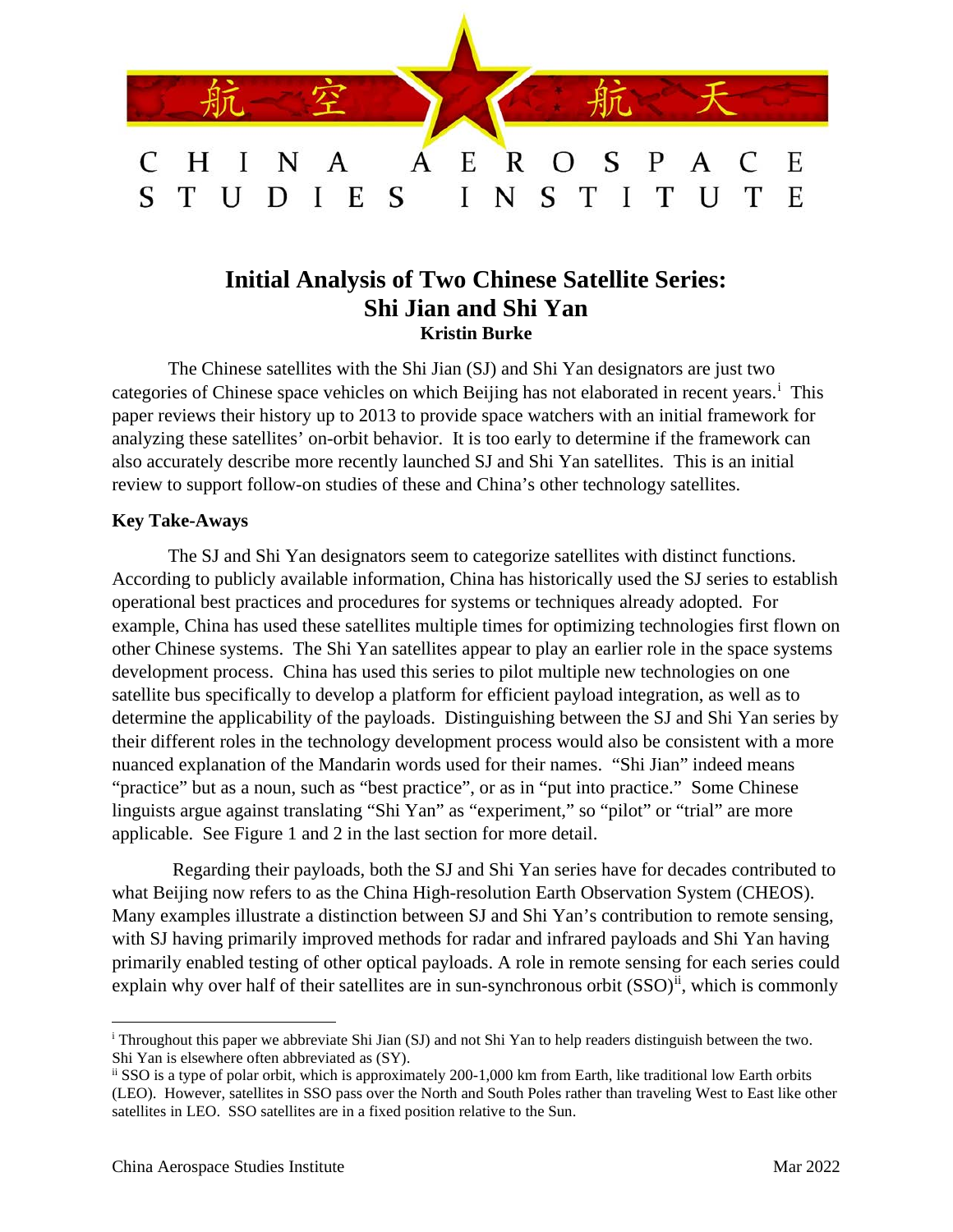used for remote sensing (see Map 1 and Table 1). Apart from this shared legacy in remote sensing, the SJ series has 30 more years of history and a corresponding larger variety in missions and payloads. For example, it has also regularly played a role in establishing best practices for data transmission and communications, and on-orbit satellite constellation guidance and control. SJ-8 and SJ-10 were return capsules which carried Chinese and international experiments.



Map 1: Shi Jian and Shi Yan Satellites in Sun-Synchronous Orbit Only\*

Sun-synchronous orbit (SSO) Shi Jian and Shi Yan satellites from Zarva info's SSO satellite list, plotted in CelesTrak's orbit visualization tool. Orbits are for illustrative purposes and may not be precise.

Nascent signs of potentially emerging trends for the SJ and Shi Yan series have started to surface since 2010, but it is too early to make broad judgements on the information. In 2013, after being jointly launched, the SJ-15 and Shi Yan-7 conducted their only publicly known rendezvous and proximity operation (RPO), which seemed to be coordinated. This may indicate deepening ties between the two series. Another trend may be an increasing opportunity for technology developers to push innovative capability adoption, rather than developing to specific end user requirements. For example, the Chief Designer of the SJ-9 A and B in a 2013 interview said he was using SJ-9 to demonstrate new operational practices to potential users. The Chief Designer of the three Shi Yan-6 satellites indicated in 2020 that he was using the series' heritage in Earth observation to pilot an on-orbit space situational awareness capability from SSO looking at geosynchronous Earth orbit (GEO).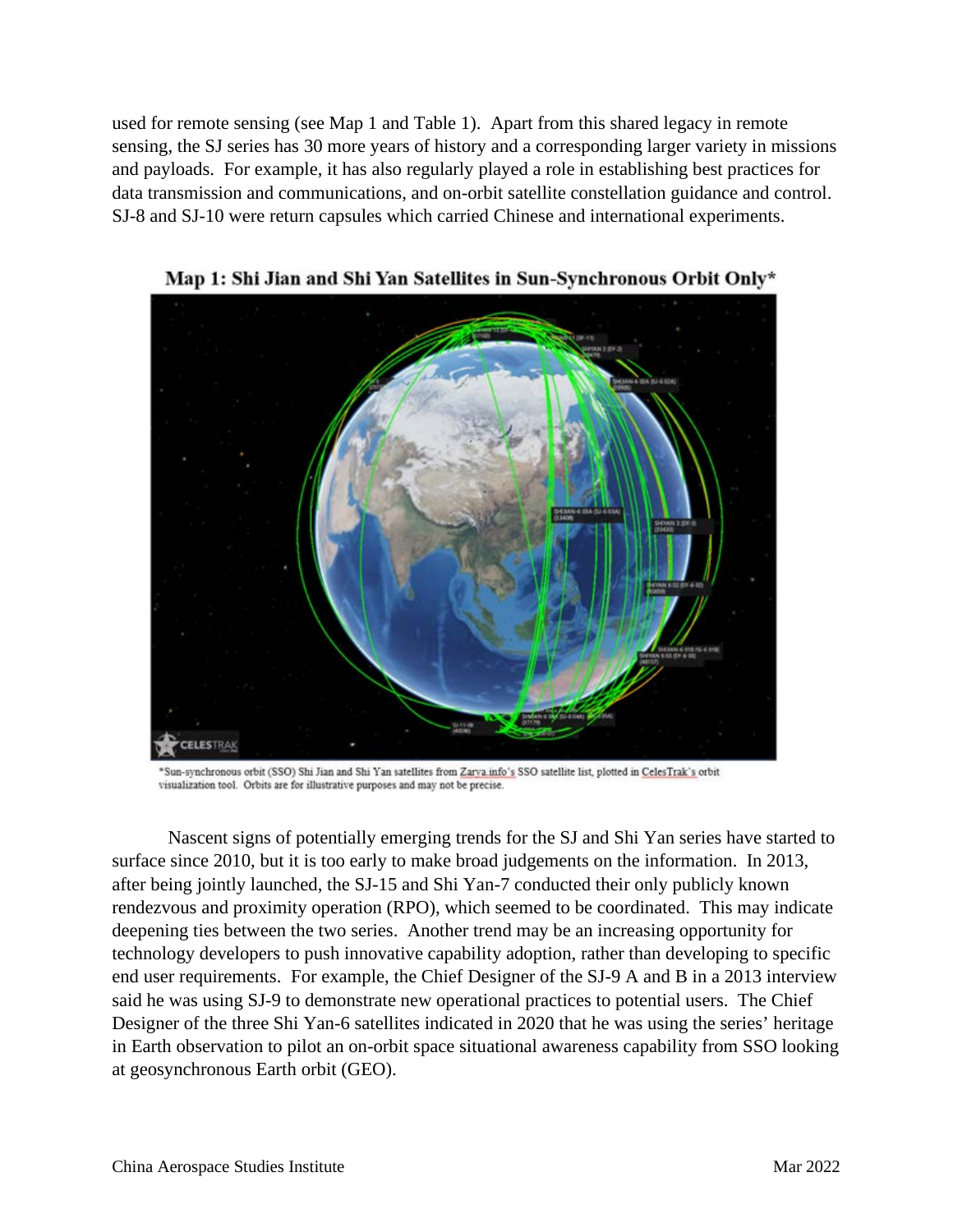| <b>Shi Jian Number (ID)</b> | Launch     | <b>Selected Highlights</b>                            | Shi Yan Number (ID) Launch Selected Highlights |                 |                                   |
|-----------------------------|------------|-------------------------------------------------------|------------------------------------------------|-----------------|-----------------------------------|
| Shi Jian 5 (25731)          | May--1999  | Support Hai Yang 1                                    | Shi Yan 1 (28220)                              | Jan--2004       | stereoscopic imaging              |
| Shi Jian 6-01A (28413)      | Sep--2004  | SAR paired with possible<br>optical                   | Shi Yan 2 (28479)                              | Nov--2004       | stereoscopic imaging              |
| Shi Jian 6-01B (28414)      | Sep-2004   | SAR paired with possible<br>optical                   | Shi Yan 3 (33433)                              | Nov--2008       | stereoscopic and other<br>optical |
| Shi Jian 7 (28737)          | July--2005 | Infrared push-broom camera                            | Shi Yan 4 (37931)                              | Nov--2011       | stereoscopic and other<br>optical |
| Shi Jian 6-02A (29505)      | Oct--2006  | SAR paired with possible<br>optical                   | Shi Yan 7 (39208)                              | July--2013      | robotic arm                       |
| Shi Jian 6-02B (29506)      | Oct--2006  | SAR paired with possible<br>optical                   | Shi Yan 6-01 (43711)                           | Nov--2018       | <b>SSA</b>                        |
| Shi Jian 6-03A (33408)      | Oct--2008  | SAR paired with possible<br>optical                   | Shi Yan 6-02 (45859)                           | April--2020 SSA |                                   |
| Shi Jian 6-03B (33409)      | Oct--2008  | SAR paired with possible<br>optical                   | Shi Yan 6-03 (48157)                           | April--2021 SSA |                                   |
| Shi Jian 12 (36596)         | June-2010  | RPO and satellite inspection.<br>inter-satellite coms | Shi Yan 11 (49501)                             | Nov-2021        |                                   |
| Shi Jian 6-04A (37179)      | Oct--2010  |                                                       | Shi Yan 13 (51102)                             | Jan--2022       |                                   |
| Shi Jian 6-04B (37108)      | Oct--2010  |                                                       |                                                |                 |                                   |
| Shi Jian 11-05 (39202)      | July--2013 | infrared sensor                                       |                                                |                 |                                   |
| Shi Jian 15 (39210)         | July--2013 | collision avoidance                                   |                                                |                 |                                   |
| Shi Jian 11-06 (39624)      | March-2014 |                                                       |                                                |                 |                                   |
| Shi Jian 11-07 (40261)      | Sep-2014   |                                                       |                                                |                 |                                   |
| Shi Jian 11-08 (40286)      | Oct--2014  |                                                       |                                                |                 |                                   |
| Shi Jian 6-05A (49961)      | Dec--2021  |                                                       |                                                |                 |                                   |
| Shi Jian 6-05B (49962)      | Dec-2021   |                                                       |                                                |                 |                                   |

## Table 1: Shi Jian and Shi Yan Satellites in Sun-Synchronous Orbit By Launch\*

\*Table 1 includes the Shi Jian and Shi Yan satellites in sun-synchronous orbit (SSO) because it is the location of over 50% of current satellites in each series. IDs are from CelesTrak and the selected highlights are discussed and sourced in the paper.

### **SJ's Decades Of Establishing Best Practices For Space Operators and Developers**

Beijing initiated the SJ series early in its spacefaring history with SJ-1 being China's second satellite, launched in 1971. Information on these early launches illustrates that China's focus for the SJ series was on establishing best practices and operational procedures to enable the development of China's space program. This of course could be said of any country's first satellites, but over three decades, the Chinese continued to use SJ as a dedicated series for improving space systems' performance.

From 1971 to 1999, China launched six SJ's on short missions primarily to increase Chinese engineers' understanding of the space environment and its impact on domestic satellite components. SJ-2 tested onboard data storage and early digital cameras.<sup>[1](#page-8-0),[iii](#page-2-0),[iv](#page-2-1)</sup> One example of

<span id="page-2-0"></span>iii Charge-coupled device (CCD) cameras

<span id="page-2-1"></span>iv The launch of SJ-2, SJ-2A and SJ-2B in 1981 was China's first launch of three satellites on one launch vehicle. There is significant information on the lessons learned for the ground station operators. This was their second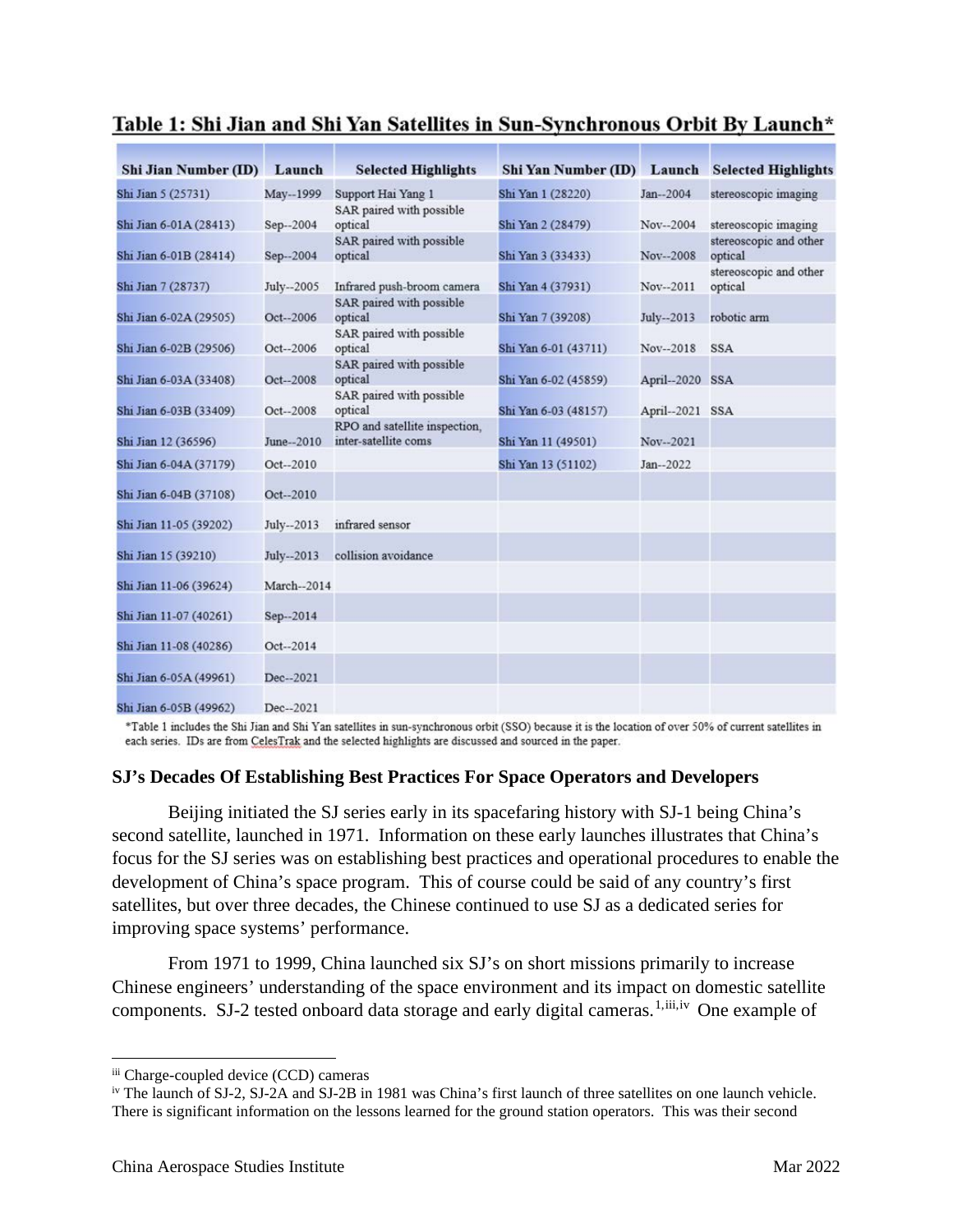China using this knowledge to improve other satellites being developed simultaneously is in the example of its meteorological satellites, known as the Feng Yun series. China's first Feng Yun satellites in the late 1980s experienced radiation damage, which significantly shortened their lifespan.<sup>[2](#page-9-0)</sup> According to a Chinese publication, early SJ satellites flew instrumentation to measure radiation exposure and its effect on various domestic components, specifically to learn mitigation measures.<sup>[3](#page-9-1),[v](#page-3-0)</sup> Engineers implemented improvements on the SJ-5 (1999) using China's first small satellite bus, the CAST 968, which also supported payloads for China's first ocean monitoring satellite, the Hai Yang-1 (200[4](#page-9-2)).<sup>4,[5,](#page-9-3)[6](#page-9-4)</sup> Similarly, to begin professionalizing Chinese space operators, engineers used lessons learned from the first four SJ satellites to publish Mandarin space operations manuals such as the *Handbook of the Artificial Satellite Environment* and *Handbook on Low Earth Orbit Space Environment* to use in training China's growing cadre of space professionals*.* [7](#page-9-5)

Beijing released its first Space Activities White Paper in 2001, which noted that one of its priorities for the following decade was to establish an Earth observation system to "include both stereoscopic observation and dynamic monitoring." <sup>[8](#page-9-6)</sup> By the early 2000s, Beijing had already launched four separate satellite series, namely the recoverable, telecommunications, meteorological and SJ series. While the recoverable satellites enabled early imagery tests, China still needed to make significant advances in order to build a suite of remote sensing satellites.<sup>[9](#page-9-7)</sup> Specifically, Chinese engineers needed to first learn best practices for stabilizing and maintaining a satellite's orientation or "attitude," to point sensors. Second, they needed to develop or gain access to the range of sensors for capturing Earth observation data to then build techniques for interpreting the data.

The SJ series contributed to the first task by honing methods for satellite control after launch, a general requirement that is especially necessary for enhanced imagery with two satellites flying in formation.<sup>10</sup> Chinese leaders may have recognized a need to improve China's satellite stabilization for formation flying when they first tried the technique (already demonstrated by NASA) with its natural resource satellites Zi Yuan 2A and B in 2002.<sup>11</sup> Operators likely experienced problems, leading to the launch of the first SJ-6s two years later in 2004. The Deputy Designer of the first set of SJ-6s and later the Chief Designer of SJ-7 (2005), Yang Zhihao, said in an interview that these three satellites played a key role in establishing satellite control and recovery techniques specific to  $SSO<sup>12</sup>$  $SSO<sup>12</sup>$  $SSO<sup>12</sup>$  In particular, he said they enabled engineers to "master 3-axis stabilization," probably still with thrusters and by leveraging China's first indigenously developed star tracker, still paired with GPS.[13](#page-9-11) Best practices from the first set of SJ-6s probably enabled early SSO RPOs in 2010 with SJ-12. [14,](#page-9-12)[vi](#page-3-1)

According to the Chief Designer of the first six SJ-6s (launched in pairs in 2004, 2006, and 2008), Lu Zili, he had begun work on the SJ-6 concept in the 1960s but was pulled away to

attempt after a launch failure in 1979. Work from SJ-3 was merged with the China-Brazil Earth Resources Satellite (CBERS) first launched in 1999. SJ-4 was the first in the series launched to geosynchronous Earth orbit (GEO). <sup>v</sup> A few Feng Yun satellite designers later worked on SJ-6 and led SJ-7.

<span id="page-3-1"></span><span id="page-3-0"></span>vi SJ-6 01 (2004), 03 (2008) and 04 (2010) supported development of practices for satellite close approaches and formation flying with orbit changes, with SJ-12 (2010). Formation flying has many applications, and China's early focus was on using the technique to improve remote sensing.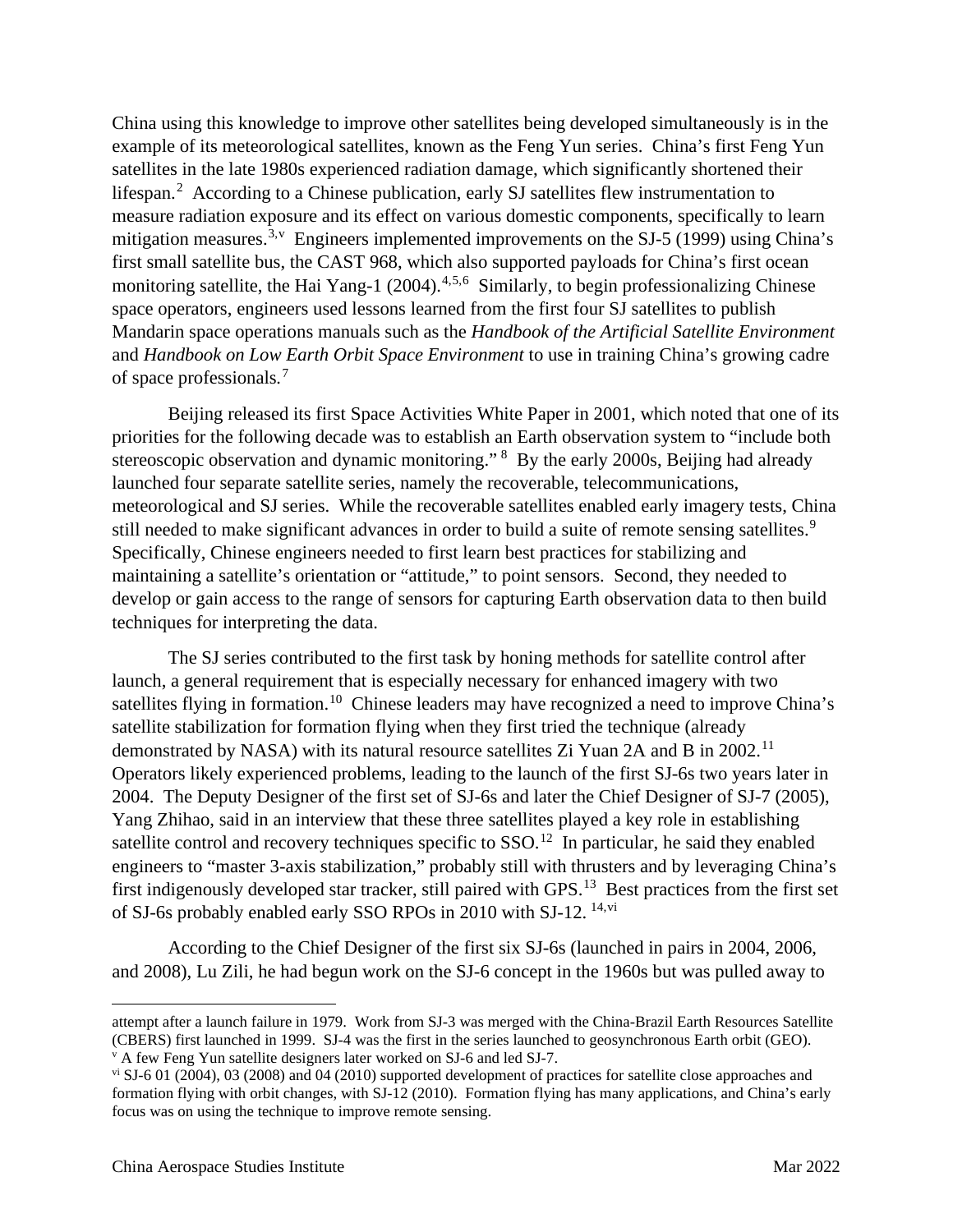work on the Feng Yun-1 and 2, which were a higher national priority. After Feng Yun 1C's success in 1999, he was able to return to the SJ-6 project to "design all six satellites in parallel," indicating the first three launches of SJ-6s may have the same onboard payloads.<sup>[15](#page-10-0)</sup> According to a blogger recounting Lu's career, he has said that the SJ-6s inherited Feng Yun-1's technology with massive improvements and one new payload.<sup>[16](#page-10-1)</sup>

The Chinese National Space Administration, and several academic publications, reported at the time that China was working on the use of satellite pairs for synthetic aperture radar (SAR) and combining a SAR satellite with an optical satellite flying in formation.<sup>[17](#page-10-2),[18](#page-10-3)</sup> Some papers discuss SJ-6 and describe how SJ-6B carried a radar imaging system, the accuracy of which was enhanced by measuring the timing of the radar pulses on the accompanying SJ-6 A.<sup>[19,](#page-10-4)[20,](#page-10-5)[21](#page-10-6),[22,](#page-10-7)[23](#page-10-8)</sup>

Some western analysts have speculated that the SJ-6s could also contribute to an electronic or signals intelligence capability.<sup>24</sup> While not linked with a discussion on paired satellites, so not necessarily related to SJ-6, some Chinese researchers have written about military applications of SAR. For example, authors from a PLA Air Force academic institution in 2007 discussed using SAR to "track ships" and enhance "anti-jamming."[25](#page-10-10),[26,](#page-10-11)[27](#page-10-12) Separately, the team that worked on the early SJ-6s said in interviews that they felt significant stress to meet the launch timeline and the needs of the "end user."<sup>[28](#page-10-13)</sup>

### **Enter Shi Yan To Support The Broadening Remote Sensing Goal**

As China formalized its plan to build a full suite of remote sensing satellites in the early 2000s, Beijing was also enabling an expansion of university engineering teams participating in satellite development. The first Shi Yan was initiated and designed by the Harbin Institute of Technology and launched in 2004, nearly 30 years after the start of China's space program.[29](#page-10-14),[30,](#page-10-15)[vii](#page-4-0) The emergence of the Shi Yan series is one mark of the slow start of China's efforts to increase state-owned enterprise (SOE) competition in the space sector, and China's efforts to engage in the growing international market for smaller satellites.

Many Chinese media interviews with the various Shi Yan 1-4 designers indicate that they were all committed to staying below the size of China's first small satellite bus, the CAST 968, which was  $375-400$  kg, as well as contributing to a remote sensing architecture.<sup>[31,](#page-10-16)[32](#page-10-17),[viii](#page-4-1)</sup> Indeed, Shi Yan-1 was China's first stereoscopic imaging satellite for terrain mapping, and the first ten years of the series saw Shi Yan 1-5 focused on piloting as many payloads as possible, probably optical sensors, on one satellite close to 200 kg.<sup>[33](#page-10-18),[34,](#page-10-19)35</sup> Chinese media has lauded Shi Yan-3 (2008) for its "flexible satellite platform for multiple payloads." [36](#page-10-21) Technologies piloted on the first four Shi Yans helped operators select payloads for the high-resolution environmental

<span id="page-4-0"></span>vii To help the reader distinguish between the SJ and Shi Yan series, this discussion of their similarities and differences will spell out "Shi Yan," not use the elsewhere used acronym SY.

<span id="page-4-1"></span>viii Up until Shi Yan's first launch in 2004, the vast majority of Chinese satellites had been designed and manufactured by state-owned enterprises (SOEs) and national research institutes. This began to change in the late 1990s with the global trend towards satellite miniaturization and academic spin-offs. For example, the success of the United Kingdom's Surry University spin-off called Surry Satellite Technology Ltd. (SSTL) plays a prominent role in several Chinese university small satellite program histories.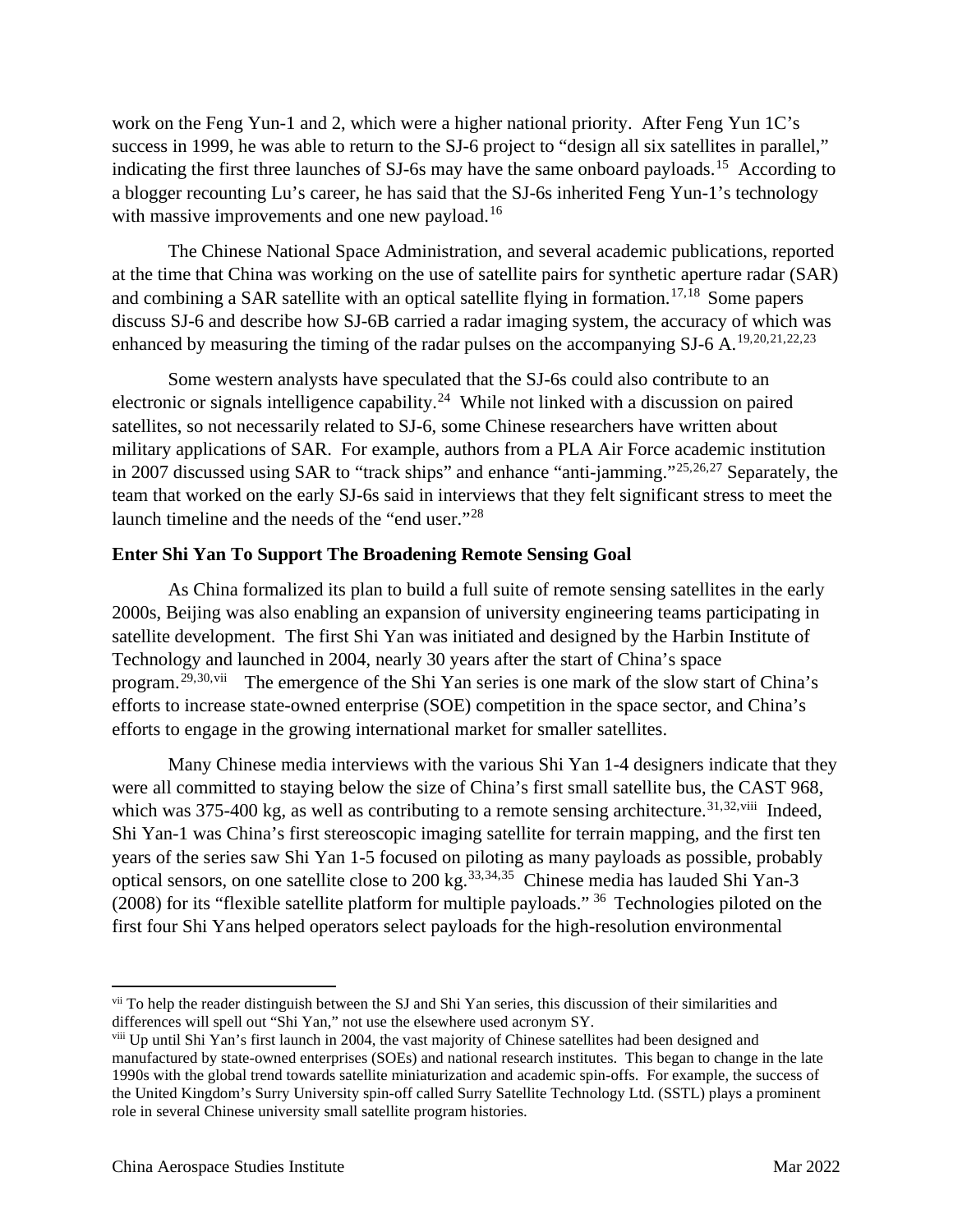satellite, Zi Yuan-3, launched in 2012.<sup>[37](#page-10-22),38</sup> One of the Shi Yan-5 developers has since started a Chinese satellite startup company called Minospace focused on smaller satellites.<sup>[39](#page-10-24)</sup>

Other successes of the university teams working on the Shi Yan 1-5 include their engagement with experts across China and overseas to pilot multiple technologies never used before by the Chinese space industry. By one Chinese accounting, fifty percent of technology on Shi Yan 1 and 2 were new in China, such as software for satellite "autonomous management and control" and the use of reaction wheels rather than thrusters for on-orbit maneuverability. $40, ix$  $40, ix$  $40, ix$ Shi Yan 3 and 4 designers worked closely with the Chinese Academy of Science's (CAS) Chuang Xin-1 02 and 03 satellite designers, probably because both series focused on applications of optical sensors. They twice shared the same launch vehicle in 2008 and 2011, and their joint remote sensing work was published in a report by China's National Commission for Disaster Reduction in late 2011. [41](#page-10-26) 

At the same time, the SJ series was also continuing its support to the remote sensing architecture. Chinese engineers were not only using it to develop SAR techniques as discussed above, but also using the series to optimize methods for collecting infrared signatures. China flew its first infrared sensors on the joint China-Brazil Earth Resources Satellite (CBERS) in 1999, and in 2005, flew an improved infrared push-broom camera on SJ-7, according to Chinese media.[42](#page-10-27),[43,](#page-10-28)[44](#page-10-29) China continued to use the SJ series for establishing infrared sensor techniques on SJ-11 (2009) and SJ-9B (A and B in 2012), launched out of numeric order.<sup>[45](#page-10-30),46</sup> Some western analysts and Chinese media have speculated that the infrared sensors on SJ-11 were designed for establishing practices for an initial space-based ballistic missile early warning system.<sup>[47,](#page-10-32)[48](#page-10-33)</sup> One Chinese blogger said bluntly that the SJ-11 series is for a conflict in the East and South China Seas and further speculated that the United States was behind the failed launch of SJ-11 04 in 2011.[49](#page-10-34)

According to Chinese researchers and media reports, SJ-9B's infrared payload is complimented with a SAR payload on SJ-9A, probably for developing integrated remote sensing practices.[50](#page-10-35),[51](#page-10-36) Also notable is what China has more actively publicized about the SJ-9s, particularly their use in developing techniques for inter-satellite datalinks, satellite-to-ground high-speed laser communication, and electric propulsion. China has elevated these successes in its third Space Activities White Paper in 2011 and at the Zhuhai Air Show in 2012.<sup>[52](#page-10-37),[53](#page-10-38)</sup> A 2013 interview in The People's Daily with the SJ-9 Chief Designer, Guo Baozhu, described that the SJ-9s are some of China's first practice satellites to develop methods not yet requested by an end user.<sup>54</sup> Guo argued that China needed to launch more technology satellites, comparing the U.S., EU, and Japan's rate of 10 application satellites to 1 technology satellite as far higher than China's rate. He further stated that the Chinese government should do a better job supporting technology demos and corralling potential users.  $55$ 

<span id="page-5-0"></span>ix At the same time, the SJ series was also working on improving satellite control but with thrusters to achieve 3-axis stabilization. Shi Yan 1 and 2's demonstration of reaction wheel technology, if it was in fact China's first use, was not doubt leveraged on later SJs.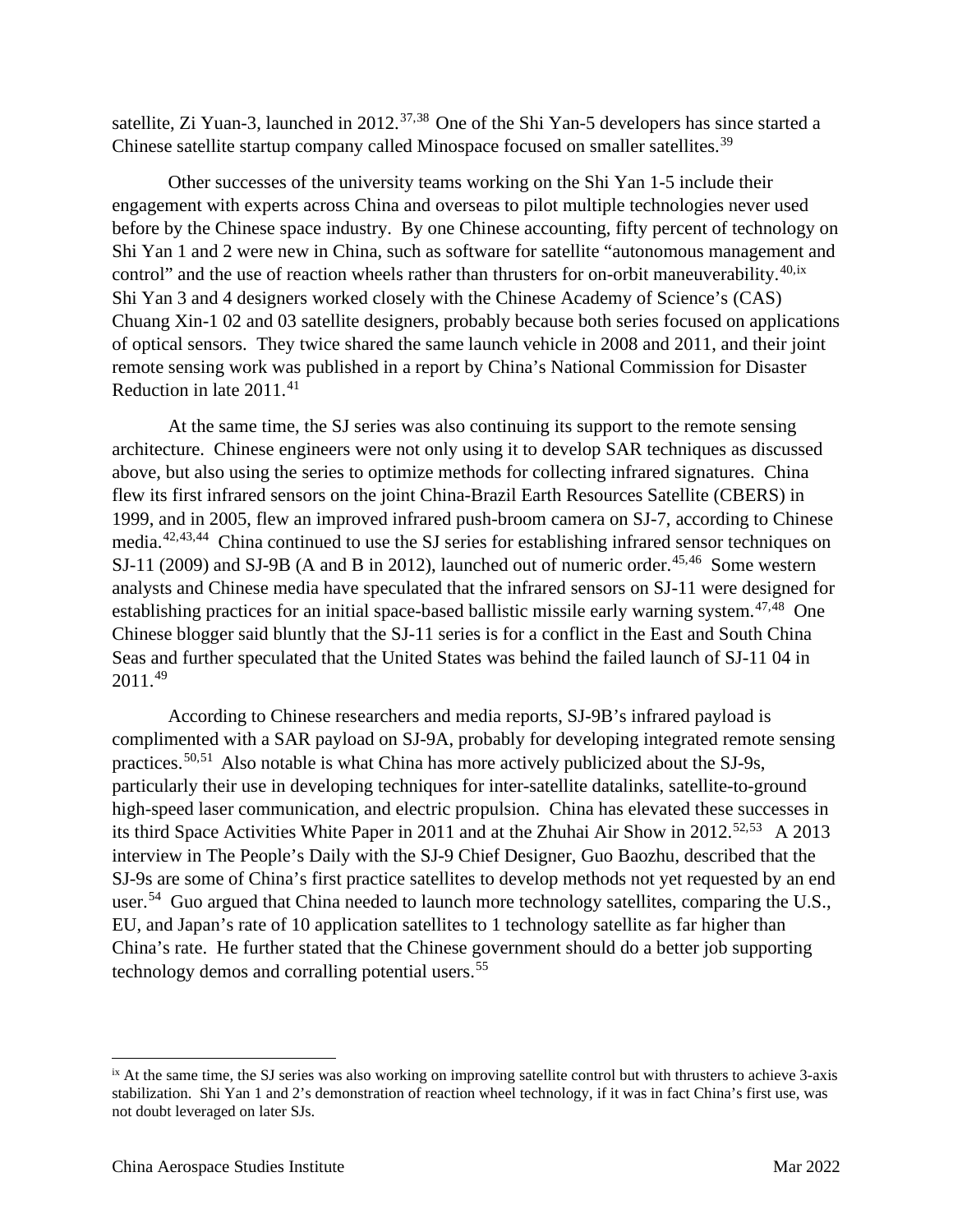### **Nascent Signs Of Emerging Trends**

The interview with the SJ-9 Chief Designer is just one example of what seems to be a trend in China's aerospace industry in the early 2010s towards broadening the use of technology satellites. By the end of the decade, China had constructed the foundation for CHEOS, to include Beijing's first dedicated military remote sensing satellite called Yao Gan in 2006 and the civilian high-resolution optical series called Gao Fen later in 2013. [56](#page-10-40) It would seem reasonable to assume that there could be a shift in user requirements, as well as an opportunity for technology developers to push new applications. Interestingly, in 2013 the SJ and Shi Yan series conducted their first RPO, potentially indicating growing ties between the two series. It is unclear if there was an active datalink between the two during the RPO, or if the teams shared information during or after the operation.

Even in this case, Shi Yan maintained its role as a platform for piloting new technologies, with Shi Yan-7 flying China's first miniaturized robotic arm on a satellite, in a joint launch with Chuang Xin-3 and SJ-15 in 2013. [57](#page-10-41),[58](#page-10-42) The developer of Shi Yan-7's miniaturized robotic arm also developed the Tian Gong-2 space station's larger arm.<sup>59</sup> When China launched the three satellites, Chinese media announced that they would "test space maintenance technologies such as space debris tracking and robotic arm operations."[60](#page-10-44) Indeed, in August of 2013, space watchers identified that SJ-15 had maneuvered to within a few kilometers of Shi Yan-7 and Chuang Xin-3 before leaving to conduct other close approaches. <sup>61</sup> Either the operators or the designers of the SJ-15 won a PLA General Armaments Department Military Science and Technology Progress Award in 2014 for that satellite's work on "collision avoidance."<sup>62</sup> In October, Shi Yan-7 released a subsatellite presumably to test its robotic arm with Chuang Xin-3 nearby to support imagery or communications.<sup>[63](#page-10-47)</sup> The Shi Yan designers had previously worked with the CAS Chuang Xin team, but the earlier RPO is the first publicly known example of them potentially working with the SJ series.

The Deputy Chief Designer of the Chuang Xin-3 is also the Chief Designer of the Shi Yan-6 trio (01, 02, and 03 launched in 2018, 2020, and 2021, respectively).<sup>64</sup> In an interview in 2020, posted on the CAS website in 2021, he described the Shi Yan-6 as a constellation of satellites built on Chuang Xin's work tracking debris and "shooting stars at  $36,000$  km." <sup>[65](#page-10-20)</sup> It is reasonable to interpret him as saying Chuang Xin and most likely Shi Yan-6 are testing technologies to enable a space-based satellite tracking effort in SSO looking at GEO. $^x$  $^x$  GEO is regularly described as being 36,000 km from Earth and satellites there would look like "shooting stars" from SSO.

<span id="page-6-0"></span><sup>x</sup> According to Marlon Sorge at The Aerospace Corporation, "Satellites in sun-synchronous orbit (SSO) can look up and away from the sun and see geosynchronous Earth orbit (GEO) objects. From that range, satellites can likely just track GEO satellites, not try to see them more clearly than dots. The reason one might use SSO for GEO observation is that the orbit maintains its orientation relative to the sun the whole year. If you orient a satellite right, you can look at GEO in an orientation where the sun is lighting up the satellites pretty much all the time. If the orbit runs along the terminator going over dawn and dusk, it will stay that way all the time. The satellite can then turn sideways in its orbit looking away from the sun so that the sun is at its back and see the sun-lit sides of satellites in GEO." (February 2022 email exchange, published with approval)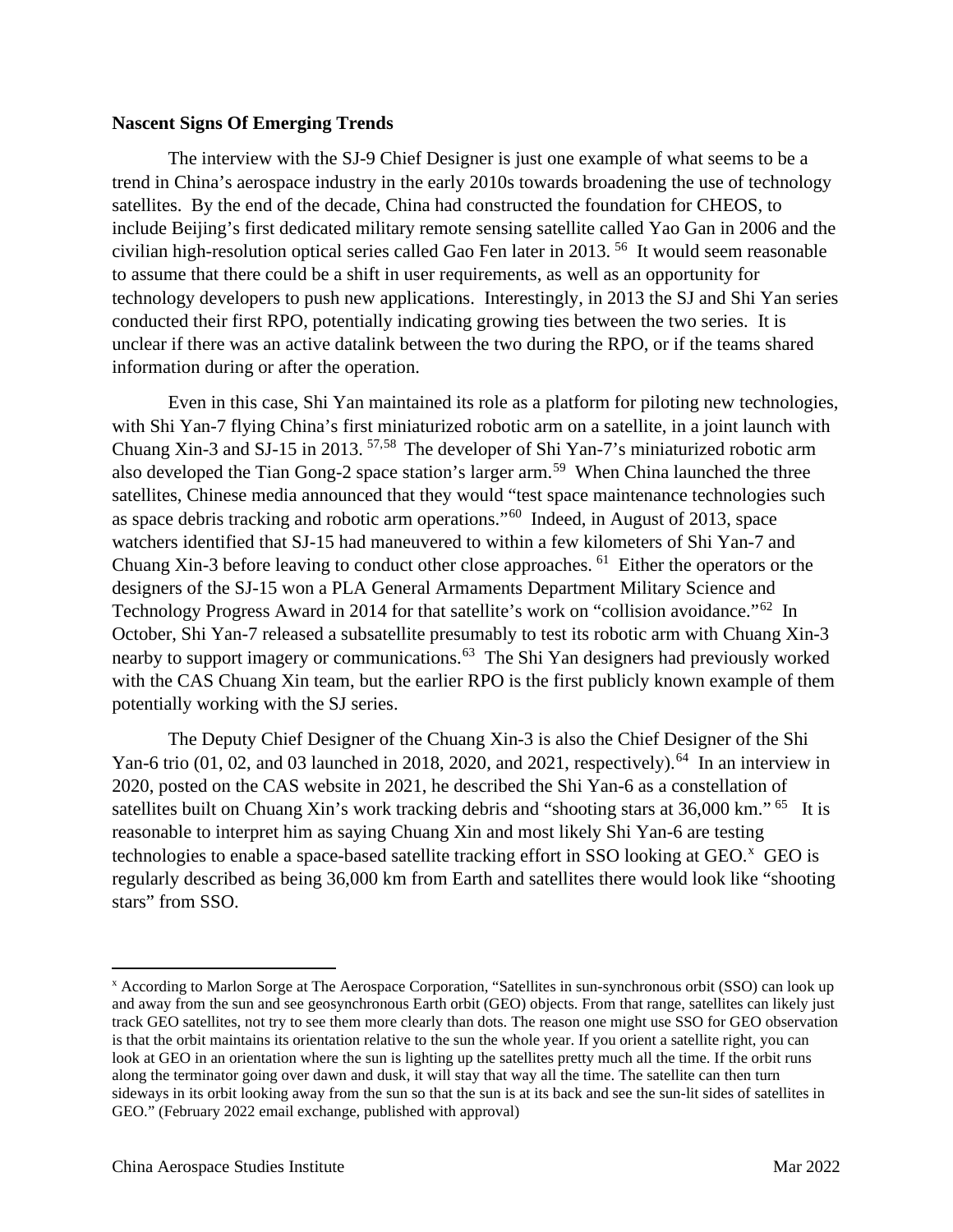#### **What Is In A Mandarin Satellite Name?**

It is actually not a far analytic reach to conclude SJ's role as a space best practices developer and Shi Yan's role as a technology pilot platform from the Chinese words "Shi Jian" and "Shi Yan" when used as satellite names. Spacecraft names in English are often so specific of their function, and long in title, that their names are abbreviated. For example, the name of the U.S.'s Geosynchronous Space Situational Awareness Program satellites indicates both their location and function in space, and are referenced with the acronym "GSSAP."<sup>[66](#page-10-49)</sup> In an example of a foreign and non-Chinese system, the Indian Chandrayaan lunar mission translates as "Moon vehicle," according to the Indian space agency ISRO.<sup>67</sup>

When western media or analysts use the transliteration of Chinese satellite names to help non-Mandarin readers pronounce and recognize them, and then use the transliteration's acronym, they are essentially further shortening an already abbreviated name (from the Mandarin), and loosing much of its specificity. This is particularly unfortunate when the transliterated name and the English translation of two different satellite series are very similar. Shi Jian (SJ) is usually translated by space watchers as "practice" and Shi Yan (SY) as "test or experiment." [68](#page-10-51),69

Below, we attempt to give a non-Mandarin reader and space operator a more nuanced description of these two satellite names. Our intention is to leverage the specificity conveyed in the Mandarin words as a way to better describe their meaning when used as a spacecraft name. This is not intended to be a thorough linguistic analysis of Mandarin characters, but a reminder that satellite names are often selected intentionally to reflect the series' function, though the meaning of the name should only be considered in context with its known payloads and observed behavior. While satellite names are one of the easiest things to use for masking the spacecraft's intention or true operator, the above initial review of the SJ and Shi Yan series' histories actually indicates these names may not have been used for deceptive purposes, at least in the early vears. $70,71$  $70,71$ 

To interpret Figure 1 and 2, first look on the bottom of the Mandarin to find the definition of the individual character components, which are used in many other related words. Below that is the combined definition of the two character word, based on several Chinese dictionaries. For

> Yan" in Figure 2. "Verify and confirm" are included with "test" as descriptors, but again, the former is more specific.<sup>72</sup> Above the Mandarin characters, is the suggested meaning when the words are used as satellite names, based on the

**Shi Jian Usage: Best practice** or procedure



Genuine Sten Word: To carry out Figure 1

"Shi Jian" in Figure 1, "to carry out" is also listed with the noun "practice" in dictionaries but the former is more specific. Same with "Shi Shi Yan" dictionaries, but the former is more specific. Same with "Shi

**Usage: Pilot or trial** 



Test Word: Verify: Confirm Figure 2

Lastly, to check this characterization is accurate for even every-day usage in China, consider the regularly used: "Pilot (Shi Yan) free trade zones are a relatively new practice (Shi Jian) in China."[73](#page-10-56) This and other examples indicate Figure 1 and 2 are a fair interpretation of the use of these terms as satellite names.

series' histories.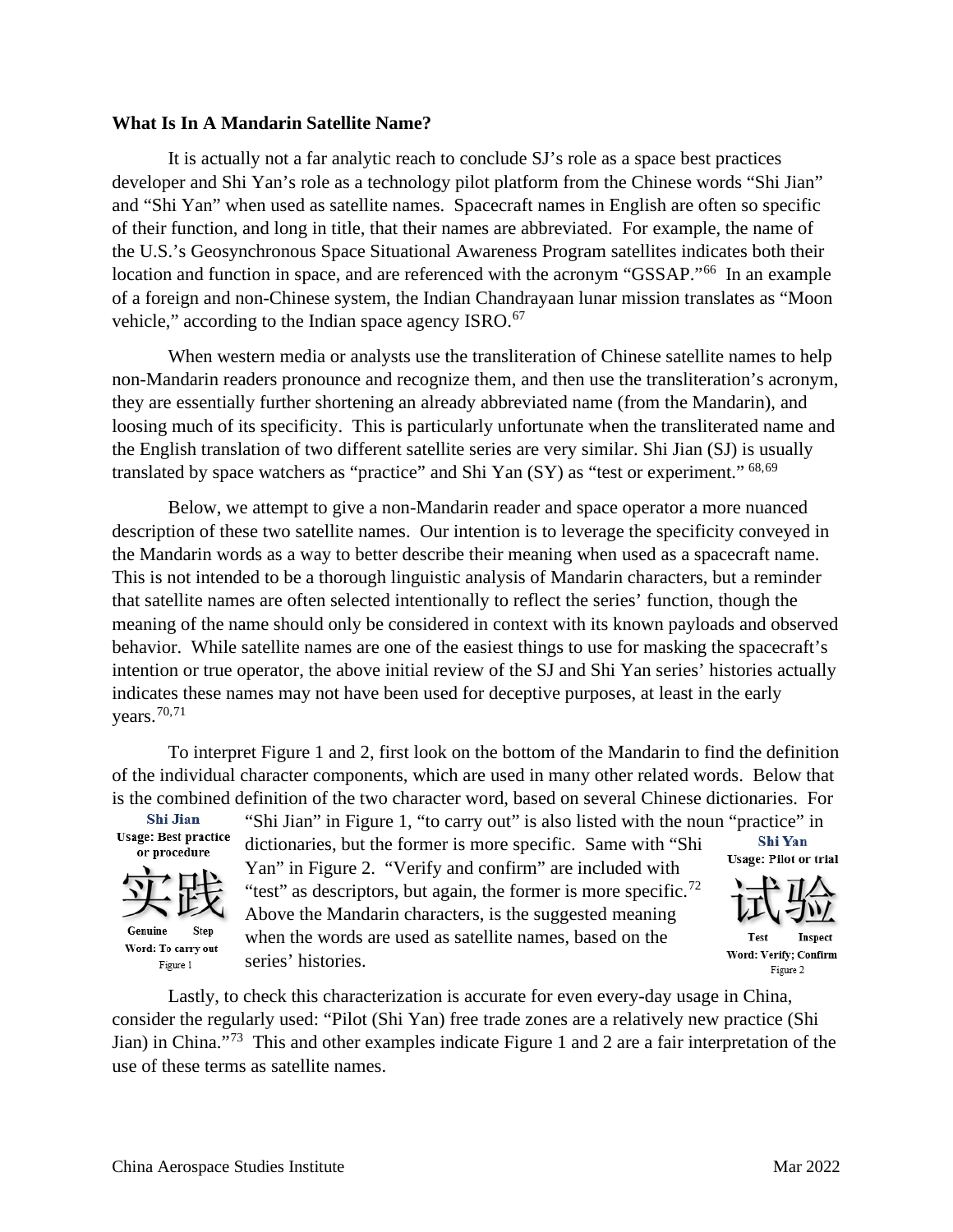Opinions, conclusions, and recommendations expressed or implied within are solely those of the author(s) and do not necessarily represent the views of the Air University, the Department of the Air Force, the Department of Defense, or any other U.S. government agency. Cleared for public release: distribution unlimited.

#### ENDNOTES

https://www.isprs.org/proceedings/xxxvii/congress/1\_pdf/170.pdf

<sup>22</sup> Wu, Weiqi; Zhang, Yulin, "Optimization and Design of Baseline Direction of Satellite SAR System," China Journal of Space Science, 2006

<sup>&</sup>lt;sup>1</sup> Gunter's Space Page, SJ-1 and SJ-2 (with A and B) and SJ-3,4,5, https://space.skyrocket.de/doc\_sdat/sj-1.htm

<span id="page-8-0"></span><sup>2</sup> Brian Harvey, "China in Space: The Great Leap Forward," 2013, p. 173

<sup>&</sup>lt;sup>3</sup> 王金锋,"科学先锋: 中国成功发射系列科学实验卫星," (Science Pioneer: China successfully launched a series of scientific experimental satellites,)吉林出版集团有限责任公司, 2011

<sup>4</sup> UN Office of Outer Space Affairs, "联合国/国际宇宙航行联合会扩大发展中国家

空间技术应用用户问题讲习班的报告, A/AC.105/714," 2008,

https://www.unoosa.org/pdf/reports/ac105/AC105\_714C.pdf

<sup>&</sup>lt;sup>5</sup> 王金锋, "科学先锋: 中国成功发射系列科学实验卫星," (Science Pioneer: China successfully launched a series of scientific experimental satellites,)吉林出版集团有限责任公司, 2011

<sup>6</sup> Gunter's Space Page, "SJ-5," https://space.skyrocket.de/doc\_sdat/sj-5.htm

<sup>7</sup> Brian Harvey, "China in Space: The Great Leap Forward," 2013, p. 44 and 233

<sup>&</sup>lt;sup>8</sup> PRC, "China's Space Activities," released in 2001,<br>https://www.fmprc.gov.cn/ce/cgvienna/eng/ljzg/zfbps/t127413.htm

<sup>&</sup>lt;sup>9</sup> Brian Harvey, "China in Space: The Great Leap Forward," 2013, p. 105-130

<sup>&</sup>lt;sup>10</sup> 王金锋, "科学先锋: 中国成功发射系列科学实验卫星," (Science Pioneer: China successfully launched a

series of scientific experimental satellites,)吉林出版集团有限责任公司, 2011

<sup>&</sup>lt;sup>11</sup> Brian Harvey, "China in Space: The Great Leap Forward," 2013, p. 184

<sup>&</sup>lt;sup>12</sup> 王金锋, "科学先锋: 中国成功发射系列科学实验卫星," (Science Pioneer: China successfully launched a series of scientific experimental satellites,)吉林出版集团有限责任公司, 2011

<sup>&</sup>lt;sup>13</sup> 王金锋, "科学先锋: 中国成功发射系列科学实验卫星," (Science Pioneer: China successfully launched a series of scientific experimental satellites,)吉林出版集团有限责任公司, 2011

<sup>14</sup> Secure World Foundation, "Global Counterspace Capabilities Report," 2021, https://swfound.org/counterspace/ <sup>15</sup> China Aerospace Science and Technology Corporation, "建功航天: 航天 803 所第六 A 星副司令员杨志豪,"

<sup>2/2005,</sup><http://m.spacechina.com/n2014789/n2014809/c74793/content.html>

<sup>16</sup> Sina, "Lu Zili," 12, 2008[, http://blog.sina.com.cn/s/blog\\_4a1b1f8f0100bd4s.html](http://blog.sina.com.cn/s/blog_4a1b1f8f0100bd4s.html)

<sup>17</sup> China National Space Administration, "中国小卫星的研制与应用," 2001,

http://www.cnsa.gov.cn/n6758968/n6758973/c6772277/content.html

<sup>&</sup>lt;sup>18</sup> Zhengzhou Institute of Surveying and Mapping, "Optical/SAR Sensors Stereo Positioning," 2008,

<sup>&</sup>lt;sup>19</sup> Fanghua, Jiang et al., "Two Point Boundary Value Problem Solutions to Spacecraft Formation Flying," Journal of Guidance Control and Dynamics, 2009

<sup>&</sup>lt;sup>20</sup> Gu, Defeng et al, "CDGPS Relative Position Determination of Distributed SAR Satellite Formation Based on Dynamic Orbit Model," China Journal of Space Science, 2009

<sup>&</sup>lt;sup>21</sup> Brian Harvey, "China in Space: The Great Leap Forward," 2013, p. 235

<sup>23</sup> 何峰 梁甸农 董臻, "主星带伴随小卫星编队 SAR 系统干涉测高精度与编队构形设计," 宇航学报, 2005, http://www.cqvip.com/qk/95668x/200504/18060094.html

<sup>&</sup>lt;sup>24</sup> Project 2049 Institute, "China's Electronic Intelligence Satellite Developments: Implications for U.S. Air and Naval Operations," 02/2011[, https://project2049.net/wp-](https://project2049.net/wp-content/uploads/2018/05/china_electronic_intelligence_elint_satellite_developments_easton_stokes.pdf)

[content/uploads/2018/05/china\\_electronic\\_intelligence\\_elint\\_satellite\\_developments\\_easton\\_stokes.pdf](https://project2049.net/wp-content/uploads/2018/05/china_electronic_intelligence_elint_satellite_developments_easton_stokes.pdf)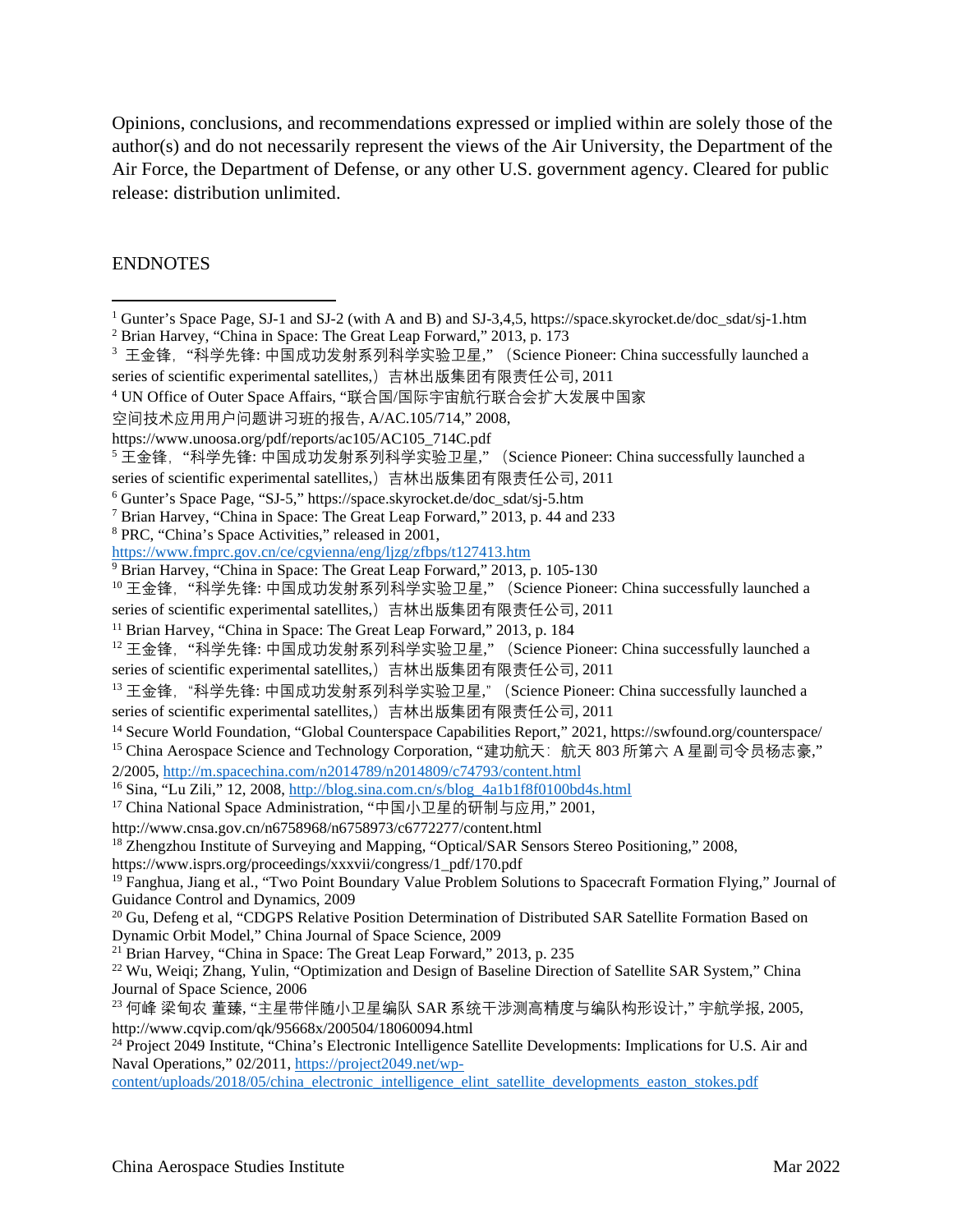<sup>25</sup> 现代雷达, "合成孔径雷达卫星发展历程及趋势分析," 2009, https://xs.qianluntianxia.com/article/CJFD-XDLD200904001.html

<sup>26</sup> 电子科技大学, "星机双基地 SAR 系统总体与同步技术研究," 2009,

https://xs.qianluntianxia.com/article/CDFD-2009160133.html

 $^{27}$  杨 桄, 陈克雄, 周脉鱼, 徐忠林, 王宗明, "SAR 图像中目标的检测和识别研究进展, 地球物理学进展," 2007, http://data.igg-journals.cn/dzdqs-data/pg/2007/2/PDF/2007-02-0617.pdf

<sup>28</sup> 王金锋, "科学先锋: 中国成功发射系列科学实验卫星," (Science Pioneer: China successfully launched a series of scientific experimental satellites,)吉林出版集团有限责任公司, 2011

<sup>29</sup> 哈尔滨大学, "衣带渐宽终不悔 为"星"消得人憔悴," 2004[, https://alumni.hit.edu.cn/site/xy\\_hit/xy/cnt/?id=5680](https://alumni.hit.edu.cn/site/xy_hit/xy/cnt/?id=5680)

<sup>30</sup> 哈尔滨大学, "发挥高校综合优势探索小卫星研制新路," 2004,

<span id="page-9-0"></span>https://alumni.hit.edu.cn/site/xy\_hit/xy/cnt/?id=5716

<span id="page-9-1"></span><sup>31</sup> 王金锋, "科学先锋: 中国成功发射系列科学实验卫星," (Science Pioneer: China successfully launched a series of scientific experimental satellites,)吉林出版集团有限责任公司, 2011

<span id="page-9-2"></span><sup>32</sup> 南方卫星导航, "我国微小卫星产业进入启动机遇期 深圳跻身领先行列," 11/2011,

http://old.southgnss.com/news\_view.asp?class=3&nid=106

<span id="page-9-3"></span><sup>33</sup> 王金锋,"科学先锋: 中国成功发射系列科学实验卫星," (Science Pioneer: China successfully launched a series of scientific experimental satellites,)吉林出版集团有限责任公司, 2011

<sup>34</sup> Gunter's Space Page, "SJ-5," https://space.skyrocket.de/doc\_sdat/sy-5.htm

<span id="page-9-4"></span><sup>35</sup> Brian Harvey, "China in Space: The Great Leap Forward," 2013, p. 202

<span id="page-9-5"></span><sup>36</sup> 哈尔滨大学, ""试验卫星三号"创造者――卫星技术研究所英雄谱," 11/2008,

<span id="page-9-6"></span>http://news.hit.edu.cn/2008/1113/c426a48809/page.htm

<span id="page-9-7"></span> $37$  唐新明, et.al, "资源三号卫星测绘技术与应用," 测绘学报, 2017, [http://html.rhhz.net/CHXB/html/2017-10-](http://html.rhhz.net/CHXB/html/2017-10-1482.htm) [1482.htm](http://html.rhhz.net/CHXB/html/2017-10-1482.htm)

<span id="page-9-8"></span><sup>38</sup> Brian Harvey, "China in Space: The Great Leap Forward," 2013, p. 187

<sup>39</sup> 商业小卫星加码布局太空新基建, "孔令波," 2020, https://zhibo.sina.com.cn/tech/2020htfzfh2

<span id="page-9-10"></span><span id="page-9-9"></span><sup>40</sup> 王金锋, "科学先锋: 中国成功发射系列科学实验卫星," (Science Pioneer: China successfully launched a series of scientific experimental satellites,)吉林出版集团有限责任公司, 2011

<sup>41</sup> Brian Harvey, "China in Space: The Great Leap Forward," 2013, p. 203

<span id="page-9-11"></span><sup>42</sup> 千龙网, "探索未知:"实践"卫星家族史," 4/2016[, http://tech.qianlong.com/2016/0418/544772.shtml](http://tech.qianlong.com/2016/0418/544772.shtml)

<sup>43</sup> 百科, ""实践"科学探测与技术试验卫星系列,"

<span id="page-9-12"></span>[https://baike.baidu.com/item/%E2%80%9C%E5%AE%9E%E8%B7%B5%E2%80%9D%E7%A7%91%E5%AD%](https://baike.baidu.com/item/%E2%80%9C%E5%AE%9E%E8%B7%B5%E2%80%9D%E7%A7%91%E5%AD%A6%E6%8E%A2%E6%B5%8B%E4%B8%8E%E6%8A%80%E6%9C%AF%E8%AF%95%E9%AA%8C%E5%8D%AB%E6%98%9F%E7%B3%BB%E5%88%97/5883349) [A6%E6%8E%A2%E6%B5%8B%E4%B8%8E%E6%8A%80%E6%9C%AF%E8%AF%95%E9%AA%8C%E5%8](https://baike.baidu.com/item/%E2%80%9C%E5%AE%9E%E8%B7%B5%E2%80%9D%E7%A7%91%E5%AD%A6%E6%8E%A2%E6%B5%8B%E4%B8%8E%E6%8A%80%E6%9C%AF%E8%AF%95%E9%AA%8C%E5%8D%AB%E6%98%9F%E7%B3%BB%E5%88%97/5883349) [D%AB%E6%98%9F%E7%B3%BB%E5%88%97/5883349](https://baike.baidu.com/item/%E2%80%9C%E5%AE%9E%E8%B7%B5%E2%80%9D%E7%A7%91%E5%AD%A6%E6%8E%A2%E6%B5%8B%E4%B8%8E%E6%8A%80%E6%9C%AF%E8%AF%95%E9%AA%8C%E5%8D%AB%E6%98%9F%E7%B3%BB%E5%88%97/5883349)

<sup>44</sup> 王金锋, "科学先锋: 中国成功发射系列科学实验卫星," (Science Pioneer: China successfully launched a series of scientific experimental satellites,)吉林出版集团有限责任公司, 2011

<sup>45</sup> Gunter's Space Page, "SJ-9B," https://space.skyrocket.de/doc\_sdat/sj-9b.htm

<sup>46</sup> 百科, ""实践"科学探测与技术试验卫星系列,"

https://baike.baidu.com/item/%E2%80%9C%E5%AE%9E%E8%B7%B5%E2%80%9D%E7%A7%91%E5%AD% A6%E6%8E%A2%E6%B5%8B%E4%B8%8E%E6%8A%80%E6%9C%AF%E8%AF%95%E9%AA%8C%E5%8 D%AB%E6%98%9F%E7%B3%BB%E5%88%97/5883349

<sup>47</sup> 观察者, "中国成功发射实践十一 06 星 外媒称用于监视导弹和航天发射," 03/2014,

[https://www.guancha.cn/military-affairs/2014\\_03\\_31\\_218351.shtml](https://www.guancha.cn/military-affairs/2014_03_31_218351.shtml)

<sup>48</sup> Gunter's Space Page, "SJ-11," https://space.skyrocket.de/doc\_sdat/sj-11.htm

<sup>49</sup> Sina, "深度解析:中俄火箭连续失灵背后的美国幻影," 03/2012,

http://blog.sina.com.cn/s/blog\_9eb3802d0100xsca.html

<sup>50</sup> Journal of Remote Sensing, "中国地球观测遥感卫星发展现状及文献分析," 2020,

http://zrzy.hebei.gov.cn/heb/gongk/gkml/kjxx/kjfz/101599733272075.html

51 QQ, "深度 | 什么是卫星编队? 六个问题带你一文读懂," 11/2021,

https://new.qq.com/omn/20211126/20211126A0ARPM00.html

<sup>52</sup> PRC, "China's Space Activities in 2011,[" http://www.china.org.cn/government/whitepaper/node\\_7145648.htm](http://www.china.org.cn/government/whitepaper/node_7145648.htm)

<sup>53</sup> Brian Harvey, "China in Space: The Great Leap Forward," 2013, p. 235